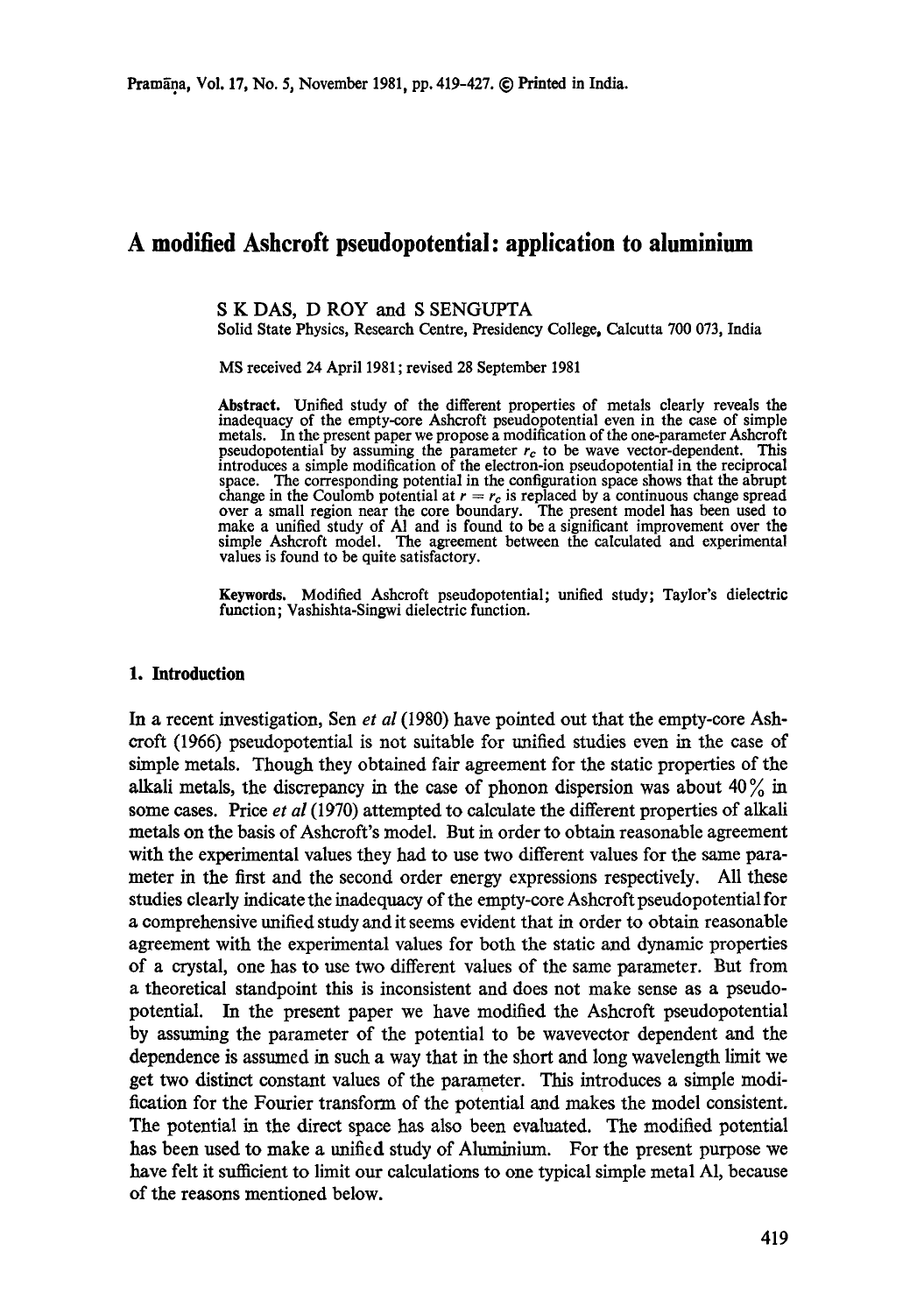Aluminium is a close-packed, simple polyvalent metal. The area of the Fermi surface of this metal, and its general topology, do not really deviate very much from the free electron sphere. The small pockets of holes and the reefs and islands of zone boundary projecting through the surface, do not make any significant contribution to the thermodynamic properties as the total area of the free surface is very large. From an analysis of the results of measurements of the Fermi surface in A1, it is possible to conclude that non-locality plays a very small role in the effective electronion interaction (Ashcroft 1963; Kimball *et al* 1967 and Lee 1966). Again the role of higher order terms gwing rise to non-pairwise forces is not so important in reproducing the phonon frequencies of this metal (Williams 1973; Bertoni *et al*  1974, 1975). In the long wave method, however, the contribution of the third and fourth order terms to the elastic constants is significant (Bertoni *et al* 1974; Brovman and Kagan 1974). But a homogeneous deformation theory confined up to the second order perturbation terms effectively includes terms up to the fourth order of long wave approach (Brovman and Kagan 1974; Wallace 1969). Thus AI appears to be one of the few polyvalent elements for which local model potentials with second order perturbation theory can be used with confidence provided the elastic constants are calculated by the method of homogeneous deformation. Moreover, an initial attempt to make a unified study of the lattice mechanics of simple metals using Ashcroft pseudopotential shows that the results are more disastrous in the case of AI. When the parameter of the Ashcroft pseudopotential is determined from the equilibrium condition, the model is found to reproduce the static properties of the alkali metals fairly well, whereas a discrepancy of about  $40\%$  is observed in the case of zone-boundary phonons. But a similar calculation repeated in the case of AI gives elastic constants which are about four to five times the experimental values. All these facts justify our choice of A1 as the representative metal. As the suitability of a potential can be judged only through a comprehensive unified study, we have used the modified Ashcroft pseudopotential to study the different properties like the cohesive energy, equilibrium lattice parameter, second order elastic constants and their pressure derivatives, equation of state and the phonon dispersion along the symmetry directions for A1. Previously, Das *et al* (1980) have made a unified study of alkali metals using this modified Ashcroft pseudopotential and obtained encouraging results.

### **2. The modified Asheroft pseudopotential**

The Ashcroft pseudopotential in r-space is given by

$$
V(r) = 0, \qquad r < r_c
$$
  
=  $-\frac{Ze^2}{r}, \qquad r > r_c,$  (1)

 $r_c$  being the parameter of the potential. The Fourier transform of this potential is correspondingly given by

$$
V(q) = -\frac{4\pi\,Ze^2}{\Omega\,q^2}\cos q\,r_c,\tag{2}
$$

where  $\Omega$  is the volume per ion and Z is the valency.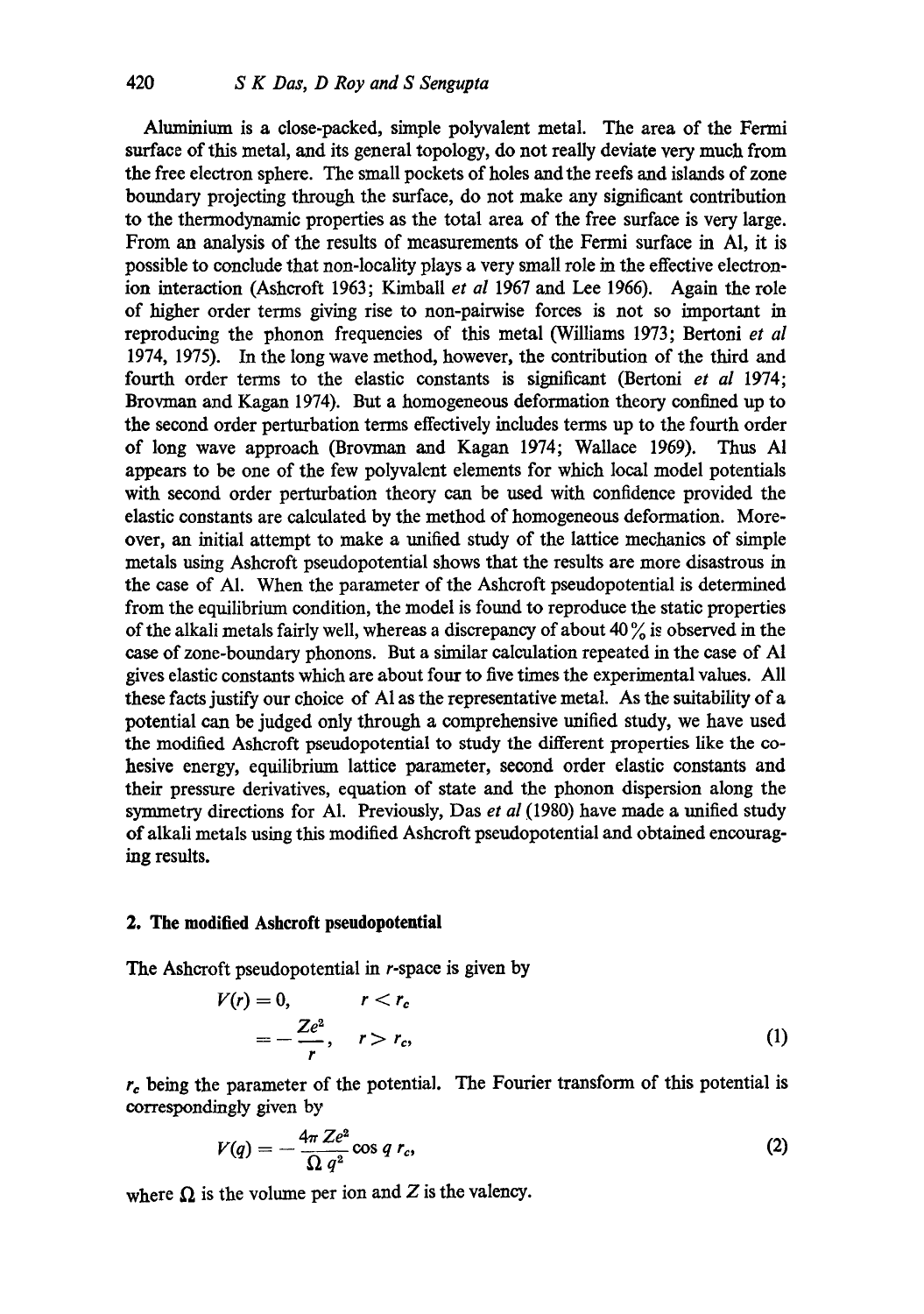We propose a simple modification of this potential in q-space by assuming  $r_c$  to be q-dependent and write it in the form

$$
r_c(q) = r_{c1} + (r_{c2} - r_{c1}) (1 - \exp(-q^2/q_0^2)), \qquad (3)
$$

In (3)  $r_{c1}$  and  $r_{c2}$  are the two parameters of the modified potential and  $q_0$  is an arbitrary parameter, the value for which in the present calculation is chosen to be  $10^{-2} \pi/a$ , 2a being the lattice constant. It may be pointed out that the calculated properties are insensitive to the value of  $q_0$  chosen provided it is sufficiently low. It may be remarked here that  $r_{c1}$  and  $r_{c2}$  are the two values of  $r_c(q)$  in the long and short wavelength limit respectively, *i.e.*,  $r_c(0) = r_{c1}$  and  $r_c(q) = r_{c2}$  for  $q \ge q_0$ .

The potential in r-space corresponding to this modified pseudopotential is given by

$$
V(r) = -\frac{2 Ze^2}{\pi r} \int\limits_{0}^{\infty} \cos (q \ r_c(q)) \frac{\sin qr}{q} dq.
$$
 (4)

We have numerically computed the potential for A1 which is shown in figure 1. The potential in r-space is found to be continuous and except in a small region near the boundary of the core it is found to be zero everywhere inside the core.

#### **3. Energy of a metallic solid**

For simple metals having  $Z$  valence electrons per ion, the second order pseudopotential theory expresses the static energy per ion as

$$
U = Z E_{\mathfrak{g}} + Z E_{N} + E_{\mathfrak{es}} + E_{B}.
$$
 (5)

Here the first two terms are purely volume dependent energies.  $E_g$  includes the kinetic, exchange and correlation energies. In the present calculation we have con-



**Figure 1.** Curve showing the potential in r-space for Al  $(r_{c1} = 1.2805$  a.u and  $r_{c2} = 1.1600$  a.u.). Dotted portion indicates the extention of the Coulomb potential.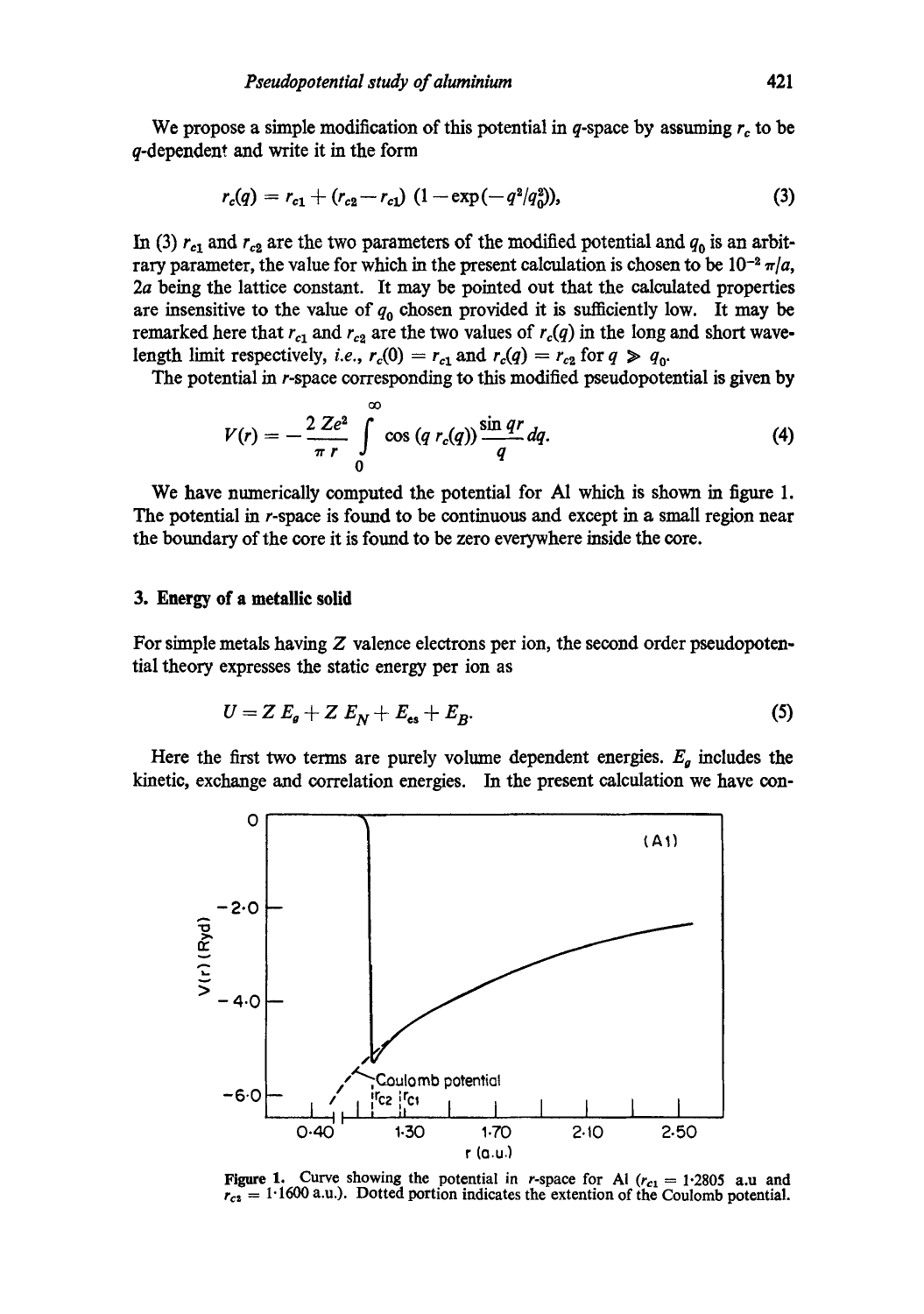sidered the correlation energy in the form suggested by Pines (1963). The second term is the non-Coulomb part of the first order pseudopotential energy and is given by (according to the present model)  $2\pi Z^2 e^2 r_{c1}^2 / \Omega$ . It may be pointed out here that the first order energy depends only on the parameter  $r_{c1}$  of the modified pseudopotential. The third term in (5) is the electrostatic energy of an array of point ions in a uniform electron gas and has been evaluated by Fuchs (1935), The last term is the band structure energy and is given by

$$
E_B = -\sum_{G} \frac{\Omega G^2}{8 \pi e^2} |V(G)|^2 \frac{\epsilon(G) - 1}{\epsilon(G)}
$$
  
= 
$$
-\sum_{G} \frac{2\pi Z^2 e^2}{\Omega G^2} \cos^2 G r_c(G) \frac{\epsilon(G) - 1}{\epsilon(G)} = \sum_{G} F_G,
$$
 (6)

where G is a reciprocal lattice vector and  $\epsilon(G)$  is the dielectric function. It may be noted that the band structure energy given by (6) will almost entirely depend on the parameter  $r_{c2}$  as the lowest value of the reciprocal lattice vector is about hundred times larger than  $q_0$ . Thus the first and second order pseudopotential energies are controlled by the two different parameters  $r_{c1}$  and  $r_{c2}$  respectively. This in fact justifies the arbitrary procedure adopted by Price *et al* (1970) and points to the fact that the present modification is a natural extension of the Asheroft pseudopotential that will explain both the static and dynamic properties of metals.

In order to account for the exchange and correlation between the conduction electrons, a large number of dielectric functions have been proposed and almost all of them can be reduced to the form

$$
\epsilon(q) = 1 + \frac{\epsilon_H(q) - 1}{1 - f(q) (\epsilon_H(q) - 1)},\tag{7}
$$

where  $\epsilon_H(q)$  is the Hartree dielectric function and  $f(q)$  accounts for the correction due to exchange and correlation between the conduction electrons. A number of different approximate expressions for the function  $f(q)$  have been proposed by Sham (1965), Kleinman (1967), Langreth (1969), Shaw and Pynn (1969), Singwi *et al* (1970), Geldart and Taylor (1970), Toigo and Woodruff(1970), Vashishta and Singwi (1972) and Taylor (1978). In the present calculation we have used the dielectric function proposed by Taylor (1978), because it can be represented by a simple analytical formula and exactly satisfies the compressibility sam rule, which is essential in order that the dielectric function correctly accounts for the change in the exchange and correlation energy due to the fluctuation of the electron gas density. In order to estimate the role of the dielectric function on the different properties of the solid we have repeated the calculation with the dielectric function proposed by Vashishta and Singwi (1972), which also closely satisfies the compressibility sum rule.

Starting from the energy expression given by (5) we have calculated the second order elastic constants and their pressure derivatives by the method of homogeneous deformation following the procedure outlined by Sen *et al* (1980). We have also obtained the equation of state of the crystal in a straightforward way.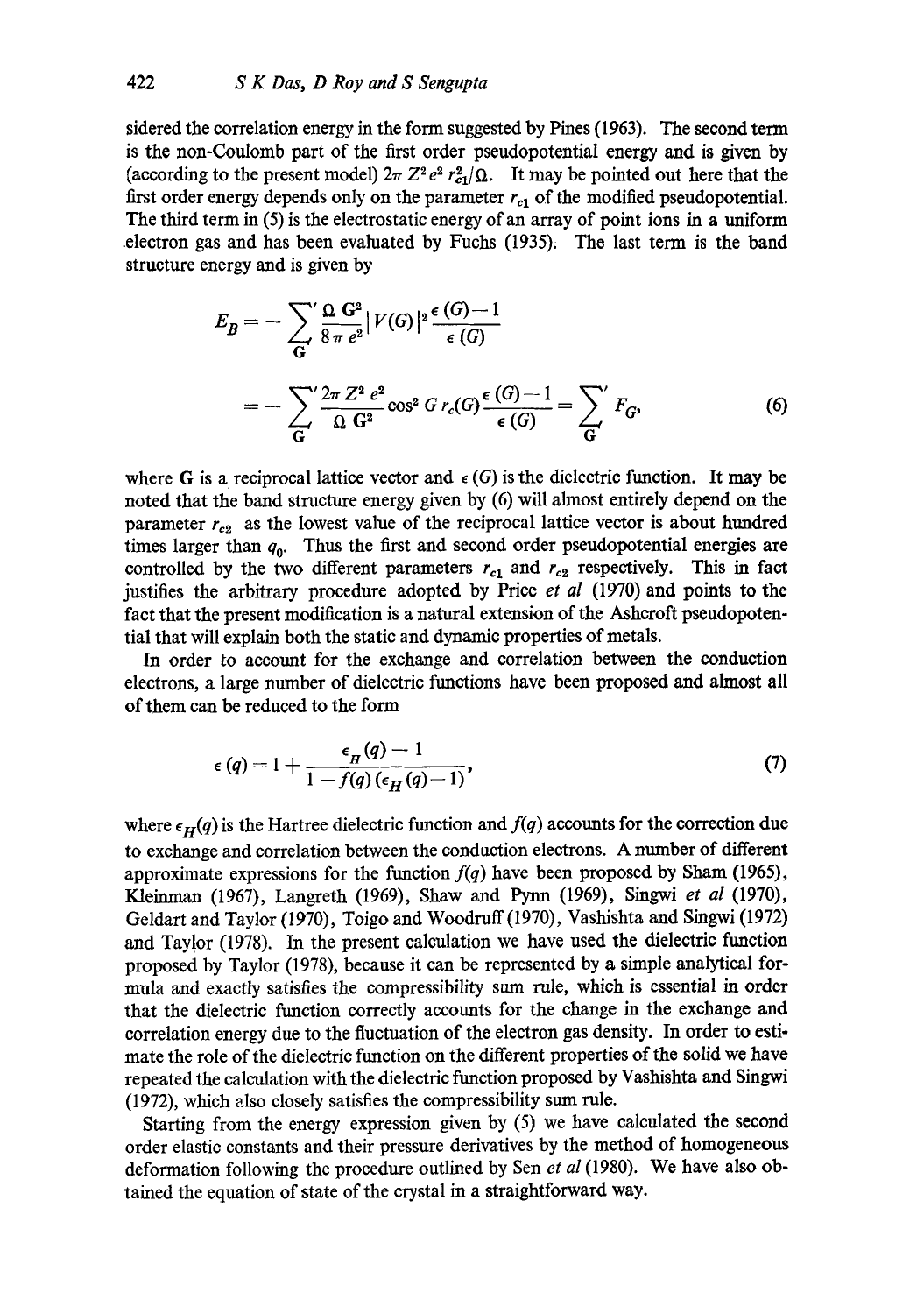# **4. Phonon frequencies**

Phonon frequencies of metals depend on the effective interaction between ions which is a sum of the direct Coulomb interaction between the ions immersed in a uniform compensating negative background and the ion-electron-ion interaction arising from the screening of the ionic motion by the conduction electrons. The contribution of the first term to the dynamical matrix has been evaluated by Vosko *et al* (1965). The contribution of the second term to the dynamical matrix is given by

$$
D_{\alpha\beta}(\mathbf{K}) = 2\left[\sum_{\mathbf{G}} F_{|\mathbf{G}+\mathbf{K}|}(\mathbf{G}+\mathbf{K})_{\alpha}(\mathbf{G}+\mathbf{K})_{\beta} - \sum_{\mathbf{G}}' F_{\mathbf{G}} G_{\alpha} G_{\beta}\right],
$$
 (8)

where  $F_G$  is the energy-wave-number characteristic and is defined by equation (6). Once the dynamical matrix is evaluated, the phonon frequencies can be calculated in a straightforward manner.

## **5. Results and discussions**

The present model is used to make a comprehensive unified study of A1. The model contains two adjustable parameters  $r_{c1}$  and  $r_{c2}$ . As the pseudopotential parameters enter into the dynamical matrix through the band structure energy which depends only on  $r_{c2}$ , we adjust the parameter  $r_{c2}$  so that best agreement is obtained in the phonon dispersion. Next, using that value of  $r_{c2}$ , the parameter  $r_{c1}$  is adjusted to satisfy the equilibrium condition  $\partial U/\partial \Omega\big|_{\Omega=\widetilde{\Omega}}=0$  exactly ( $\widetilde{\Omega}$  is the harmonic value of  $\Omega$ ). The fact that the present model parameters  $r_{c1}$  and  $r_{c2}$  are consistent with the equilibrium condition at zero pressure is also apparent from our calculated results of the equation of state (figure 3). The calculated properties include cohesive energy, equilibrium lattice constant, second order elastic constants and their pressure derivatives, equation of state and phonon frequencies along the symmetry directions. The calculated static properties along with the experimental results are shown in table 1.

It is seen from the table that the calculated cohesive energy according to the present model agrees within  $0.5\%$  with the experimental values. For the second order elastic constants, the picture that has emerged through the unified study indicates that there is a genuine problem here. For  $C_{11}$  and  $C_{44}$ , agreement between the calculated and the experimental values is reasonable for Taylor's dielectric function, but for  $C_{12}$  the discrepancy is very high (about  $36\%$ ) for both the Taylor and the Vashistha-Singwi dielectric functions. Use of the Vashishta-Singwi dielectric function improves the agreement of  $C_{11}$  but impairs the agreement of  $C_{44}$  considerably.

We have also calculated the elastic constants of A1 using the empty-core Ashcroft pseudopotential coupled with Taylor's dielectric function. The lone parameter  $r_c$ is determined from the equilibrium condition. The results of such a calculation are shown in table 1. Here the discrepancy is so high that even the order of magnitude of  $C_{44}$  does not agree with the experimental results. Kachhava (1973) used Ashcroft's pseudopotential to calculate phonon frequencies and the second order elastic constants of A1. He confined himself upto the second order perturbation in electron-ion pseudopotential and calculated the elastic constants by the method of long waves.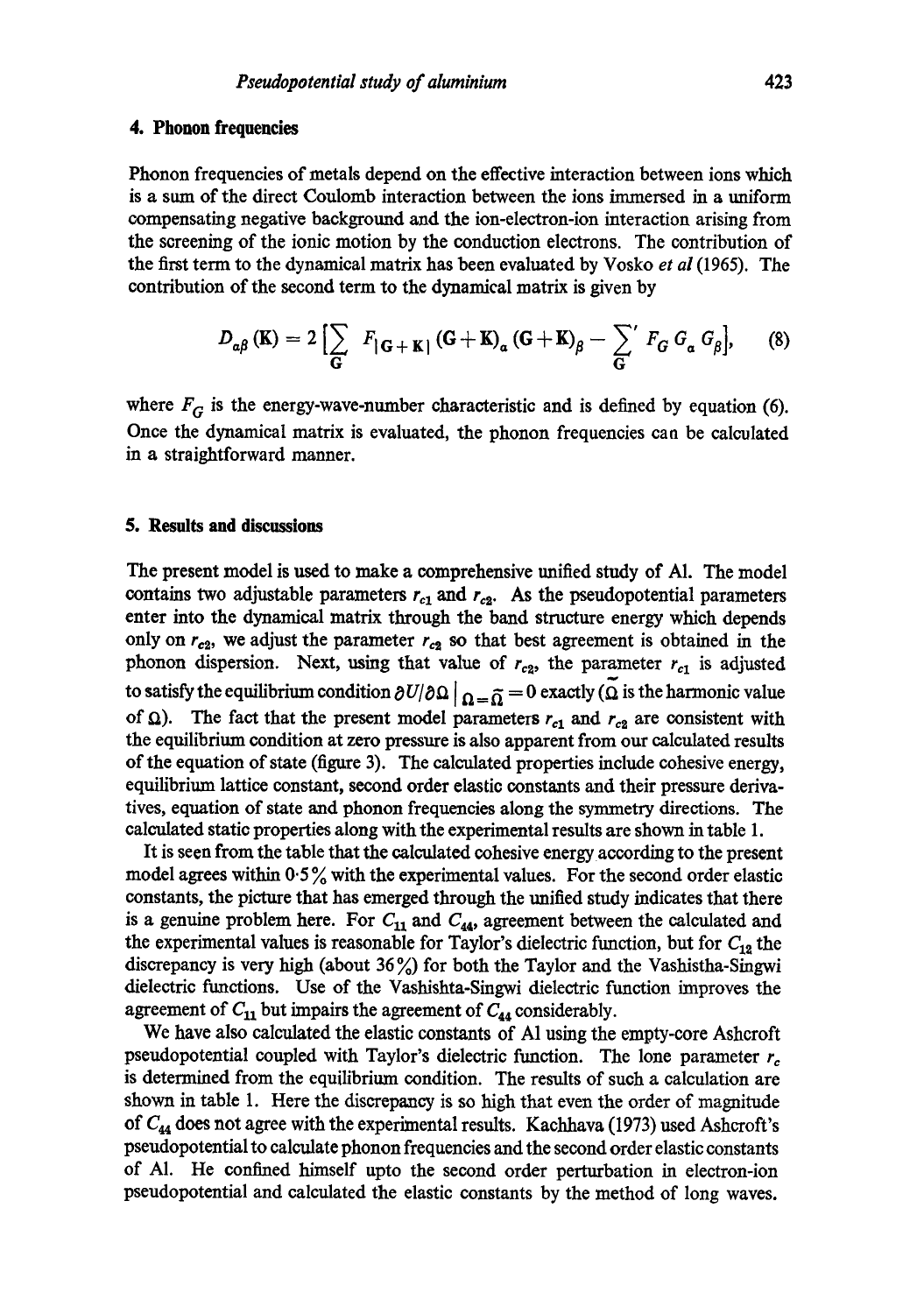| Pseudopo-<br>Model   | Dielectric<br>function | Model                                  | Crystal                | Equilibrium<br>lattice |                        | Elastic constants in<br>$10^{12}$ dyn/cm $^2$ |                |                               | Pressure derivatives of elastic<br>constants |                                     |
|----------------------|------------------------|----------------------------------------|------------------------|------------------------|------------------------|-----------------------------------------------|----------------|-------------------------------|----------------------------------------------|-------------------------------------|
| tential              |                        | parameters<br>a.u.                     | energy<br>Ryd/atom     | constant<br>a.u.       | ැි                     | ٿ                                             | ್              | $dC_{11}$<br>ŀд               | ي<br>پاڻچ                                    | टुँ  <sub>खे</sub>                  |
| Ashcroft             | Taylor                 | $r_c = 1.6166$                         | $-4.1287$              | 7.5811                 | 5.158                  | 2.167                                         | 3.060          | 5.564                         | 2.837                                        | 3.381                               |
| Modified<br>Ashcroft | Taylor                 | $r_{ca} = 1.2805$<br>$r_{ca} = 1.1600$ | $-4.1230$              | 7.5811                 | 1.051                  | 0.406                                         | 0.323          | 8.144                         | 2.719                                        | 3.972                               |
| Modified<br>Ashcroft | Vashishta-<br>Singwi   | $r_{c1} = 1.2608$<br>$r_{c2} = 1.1500$ | $-4.1483$              | 7.5811                 | 1.081                  | 0.427                                         | 0.433          | 7.407                         | 2.596                                        | 4.408                               |
| Experimental         |                        |                                        | $-4.1420$              | (7.5811)               | (1:199)                | (0.654)                                       | (0.337)        | $7.350$<br>$\pm 0.230$<br>(d) | $2.450$<br>$\pm 0.160$<br>$\pm 0.160$        | $3.100$<br>$\pm 0.20$<br>$\pm 0.30$ |
|                      |                        |                                        | $\widehat{\mathbf{e}}$ | $\widehat{e}$          | $\widehat{\mathbf{e}}$ | €                                             | $\circledcirc$ |                               |                                              |                                     |

424

Model parameters and calculated static properties of A1. Experimental values which are within parenthesis are extrapolated harmonic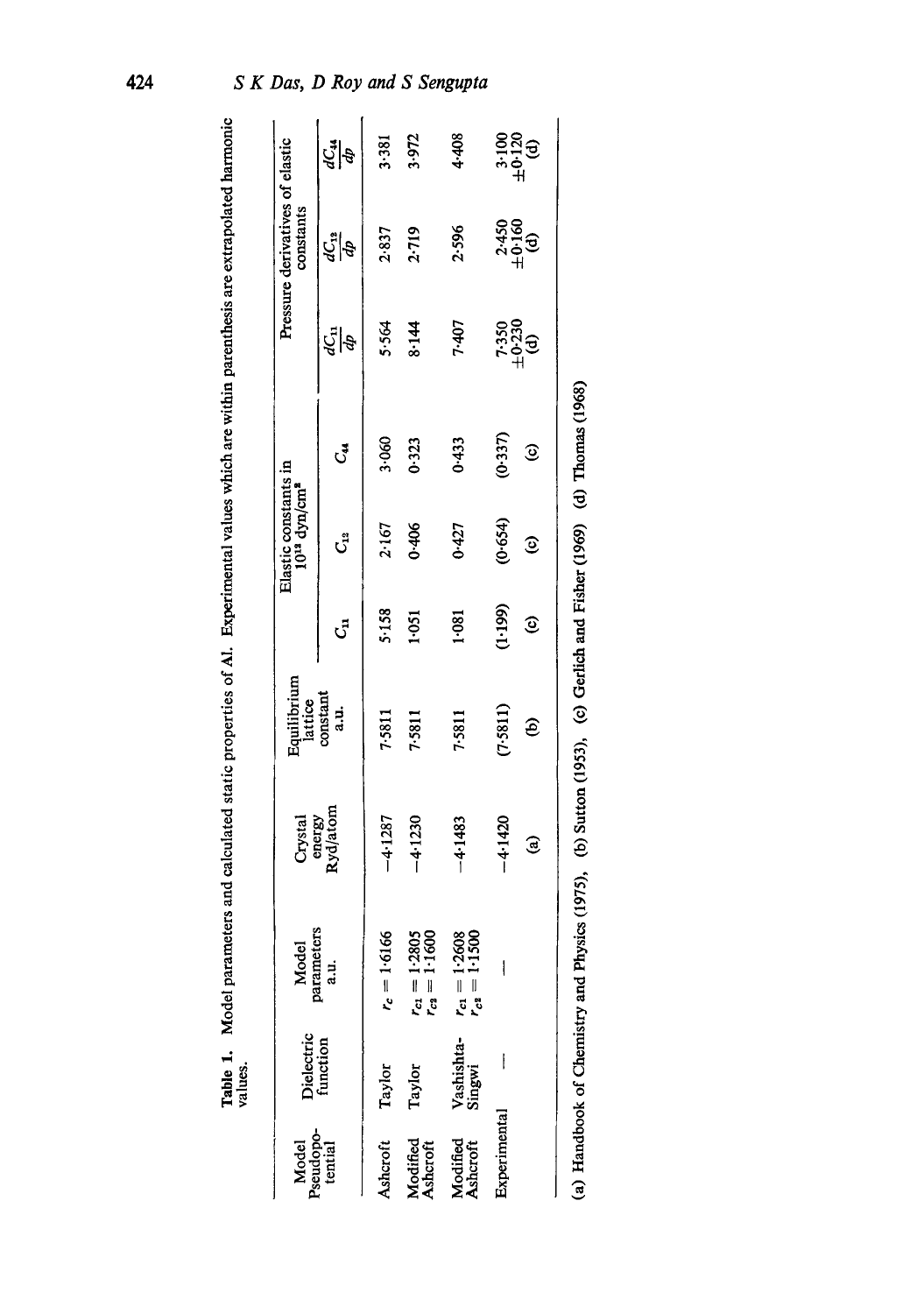But, as pointed out by Bertoni *et al* (1974), one has to include the effects of the third and fourth order perturbation terms while calculating the elastic constants by the method of long waves.

Thus the values of elastic constants obtained by Kachhava are wrong. Again the value of  $r_c$  with which he got good agreement for the phonon frequencies will not reproduce the cohesive energy of the metal in question and will also not satisfy the equilibrium condition.

The problem concerning the elastic propertyof A1, surprisingly enough, seems to be common to all the existing pseudopotential calculations, either local or non-local. Gupta and Tripathi (1970) using Harrison's (1965) two-parameter model potential combined with some arbitrary cut-off procedure (Animalu and Heine 1965) obtained good results for the phonon frequencies and binding energy, but their calculated compressibility was too low with respect to the experimental value. Suzuki (1971) used the local form of Heine-Abarenkov (1964) potential in conjunction with the Hartree and the Hubbard-Sham (Hubbard 1957; Sham 1965) screening functions to calculate the second and third order elastic constants of Al. Here, except for  $C_{11}$ , the agreement between the calculated second order elastic constants and the corresponding experimental values is very poor. Recently Sarkar and Sen (1981) have also employed the Heine-Abarenkov model potential to make a unified study of Al. They have used both the dielectric functions of Taylor (1978) and Vashishta-Singwi (1972). Discrepancies in their calculated values of  $C_{11}$ ,  $C_{12}$  and  $C_{44}$  (using Taylor's dielectric function) are 23%, 20% and 22% respectively. Use of Vashishta-Singwi dielectric function slightly improves the situation.

Hafner (1975) has attempted a unified study of static, dynamic and electronic properties of A1 by incorporating the valence-core exchange and correlation effects in the framework of Harrison *ab-initio-pseudopotential* theory. He used an improved valence-core exchange potential containing two parameters. He has not calculated the individual elastic constants. For bulk-modulus which he has calculated the discrepancy is about  $22\%$ . For the other properties, the agreement with the experimental results is more or less reasonable. But the major defect in his calculation is that there is a discrepancy of  $4\%$  in his calculated zero-pressure lattice constant--this partly destroys the significance of the entire calculation.

The above calculations are based on second order perturbation in electron-ion pseudopotential. Inclusion of the third order perturbation terms does not lead to any improvement in the second order elastic constants of A1. In the calculations of Bertoni *et al* (1974), the discrepancy between the theoretical and the experimental values of  $C_{12}$  was about 46%. Brovman and Kagan (1974) carried out a unified study of lattice mechanical properties of some simple metals including A1. For AI, their calculated values of second order elastic constants, including the third order perturbation term, show a maximum discrepancy of about  $27\%$  in  $C_{12}$ .

The above facts suggest that at present a genuine difficulty exists in the calculation of second order elastic constants of A1, which has also been stressed by Sarkar and Sen (1981). In most of the calculations it is found that the agreement between the calculated and the experimental phonon frequencies is reasonably good. It appears that there is some interaction missing in all the investigations so far made in the framework of pseudopotential theories. Except  $dC_{44}/dp$ , the agreement for pressure derivatives of elastic constants is more or less reasonable when the present model is combined with the Taylor dielectric function. Using the Vashishta-Singwi dielectric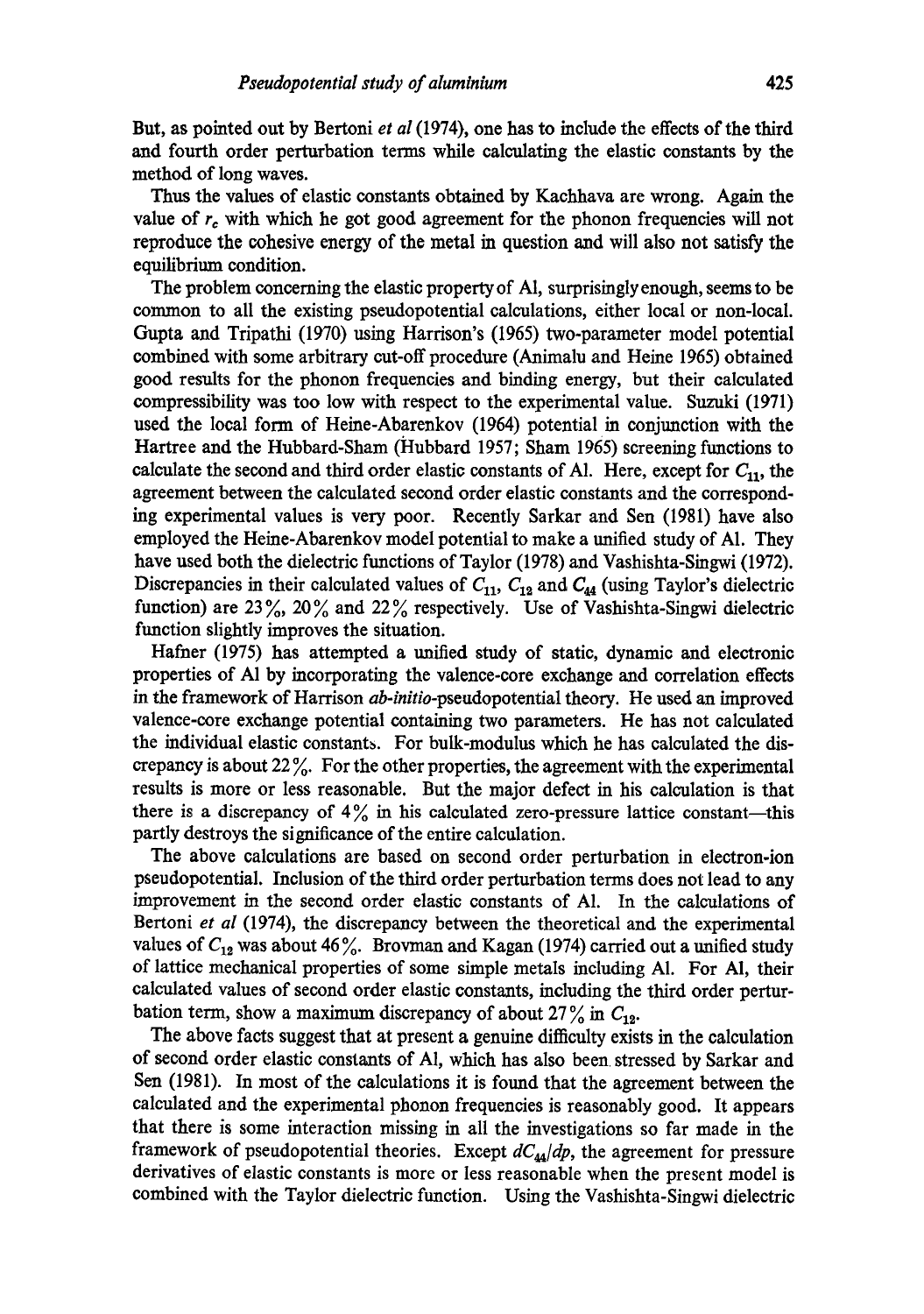function the agreement of  $dC_{11}/dp$  and  $dC_{12}/dp$  improves (the agreement with the experimental values is almost exact), but the discrepancy of  $dC_{44}/dp$  increases appreciably. One interesting point to be noted here is that the agreement between the experimental and the theoretical values of pressure derivatives of elastic constants calculated on the basis of Asheroft's (with the Taylor dielectric function) pseudopotential is far better than that of the elastic constants using the same model.

The equation of state (at  $T = 0$ ) obtained with the present model gives good agreement with the experimental results. The results are shown in figure 3. The present pseudopotential coupled with the Vashishta-Singwi dielectric function gives better agreement.

Phonon frequencies along the symmetry directions calculated on the basis of the present model are displayed in figure 2. The overall agreement between the theoretical and the experimental values of Stedman and Nilson (1966) is good (Vashishta-Singwi dielectric function gives a slightly better result) for both the dielectric functions. For Taylor's dielectric function, phonon frequencies along [110]  $T_1$  mode become slightly greater than the corresponding values along  $[110]$   $T_2$  mode for low values of q. This is in contrast to the experimental results. This defect disappears when calculations are made with the Vashishta-Singwi dielectric function. Thus, it appears that dielectric



Figure 2. Phonon dispersion curve for AI at 80°K. Experimental points which are taken from Stedman and Nilson (1966) are indicated by O for longitudinal branches,  $\triangle$  and  $\bullet$  for transverse branches, ——— curve present model + Taylor's dielectric - curve present model + Taylor's dielectric function and ......... curve present model + Vashishta-Singwi dielectric function.



Figure 3. Equation of state (at  $T = 0$ ) for Al. Experimental points (indicated by O) are taken from Vaidya and Kennedy (1970); —— curve present model + Taylor's O) are taken from Vaidya and Kennedy  $(1970)$ ; dielectric function; and ......... curve present model + Vashishta-Singwi dielectric function.